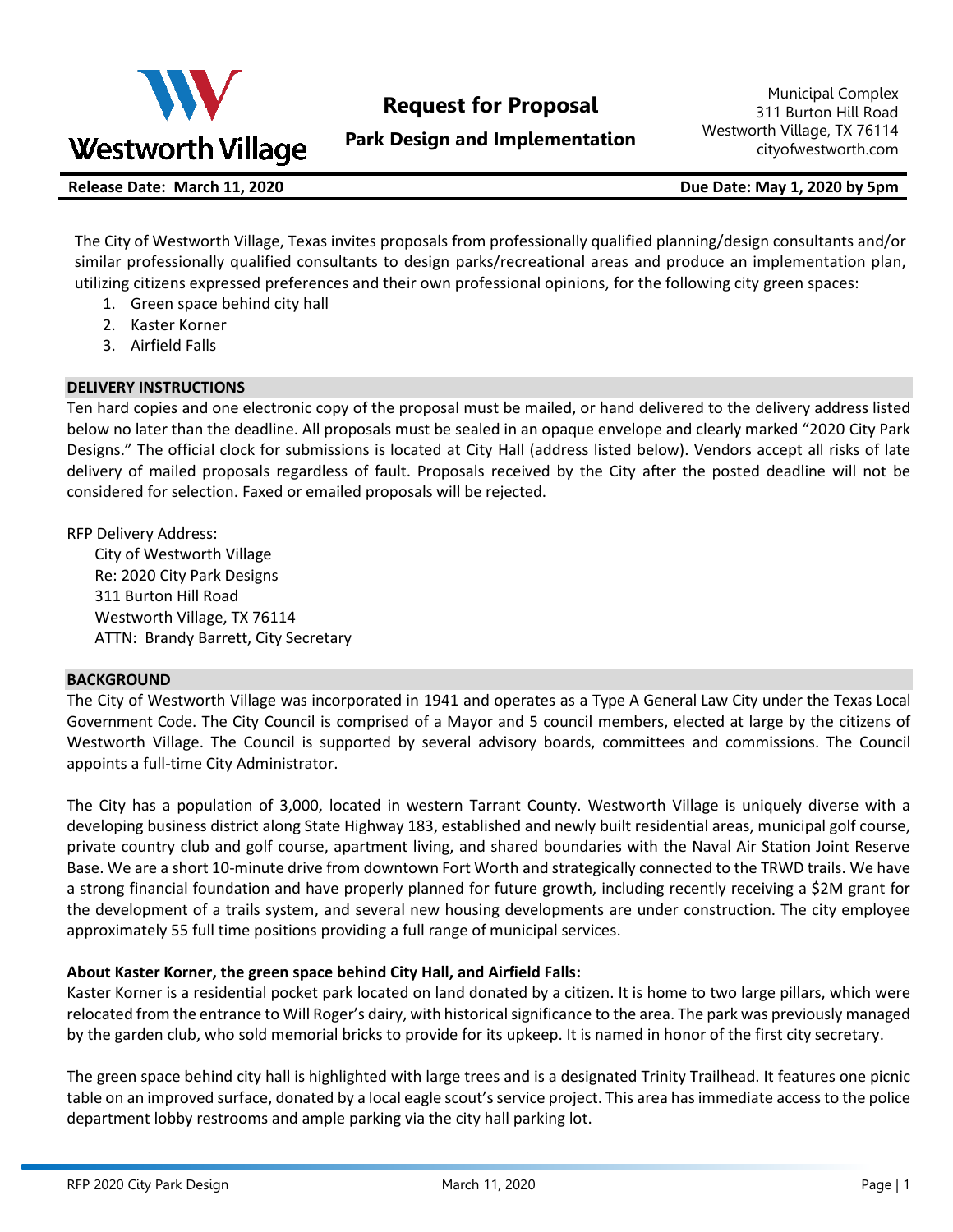Airfield Falls is a magnificent Trinity Trailhead entrance that winds back to Westworth Village's waterfall. The trail includes a butterfly garden and natural plants. At the waterfall, there are several benches and a large wooded and green space.

### **OBJECTIVE OF THIS PROJECT**

The objective of this project is to perform a comprehensive design and implementation plan for each of the three green space areas:

- 1. Kaster Korner
- 2. Green space behind city hall
- 3. Airfield Falls.

The overall goal is to:

- Provide a detailed plan to guide the future development and/or renovation of each green space, inclusive of capital and operational costs.
- Deliver a coordinated, cohesive plan that is consistent with the City's vision and is in line with current design standards and specifications.

#### **SCOPE OF WORK**

(This preliminary scope of work is presented as a reference. The selected consultant will work with the City to develop the final scope of *work.)*

Respondents are requested to provide a statement of qualifications that addresses the items identified in the scope of services. This project will include inventory/review of existing facilities and amenities in the park, a review of the parks and recreation system to understand the relation of this park to the overall park/trail system, community needs and preferences, the development of a prioritized plan, and funding/financial options for the development of the plan.

The plan should:

- 1. Assess each space individually.
- 2. Utilize information provided by citizens on the citywide survey and town hall meetings, which will be provided via weblink at: <http://www.cityofwestworth.com/bids>
- 3. Address the following elements in addition to any other pertinent topics:
	- a. Community needs and desires
	- b. Development of site plans for each location
	- c. Identification of existing utilities as well as future installation of utilities in order to serve the park sites with cost estimates
	- d. Cost estimates for each element, including operational and maintenance costs
	- e. Outside funding source options

#### **MINIMUM PROPOSAL REQUIREMENTS**

- 1. **Executive Summary**: Summarize your proposal and include your firm's contact information.
- 2. **Methodology**: Explain how your firm would approach the process, including estimated timelines, and how you would involve citizens and work together with the Mayor and City Council towards the final project. Include key milestones, deliverables, and meetings with the City during the recruitment.
- 3. **Fees**: The city will negotiate fees with the selected consultant for the services identified in the RFP. If negotiations with the chosen consultant fail for any reason, the next highest rated consultant will be contacted.
- 4. **Qualifications**: Identify the individual you propose to assign as project manager and all members of the project team. Include a resume and/or statement of qualifications for each member.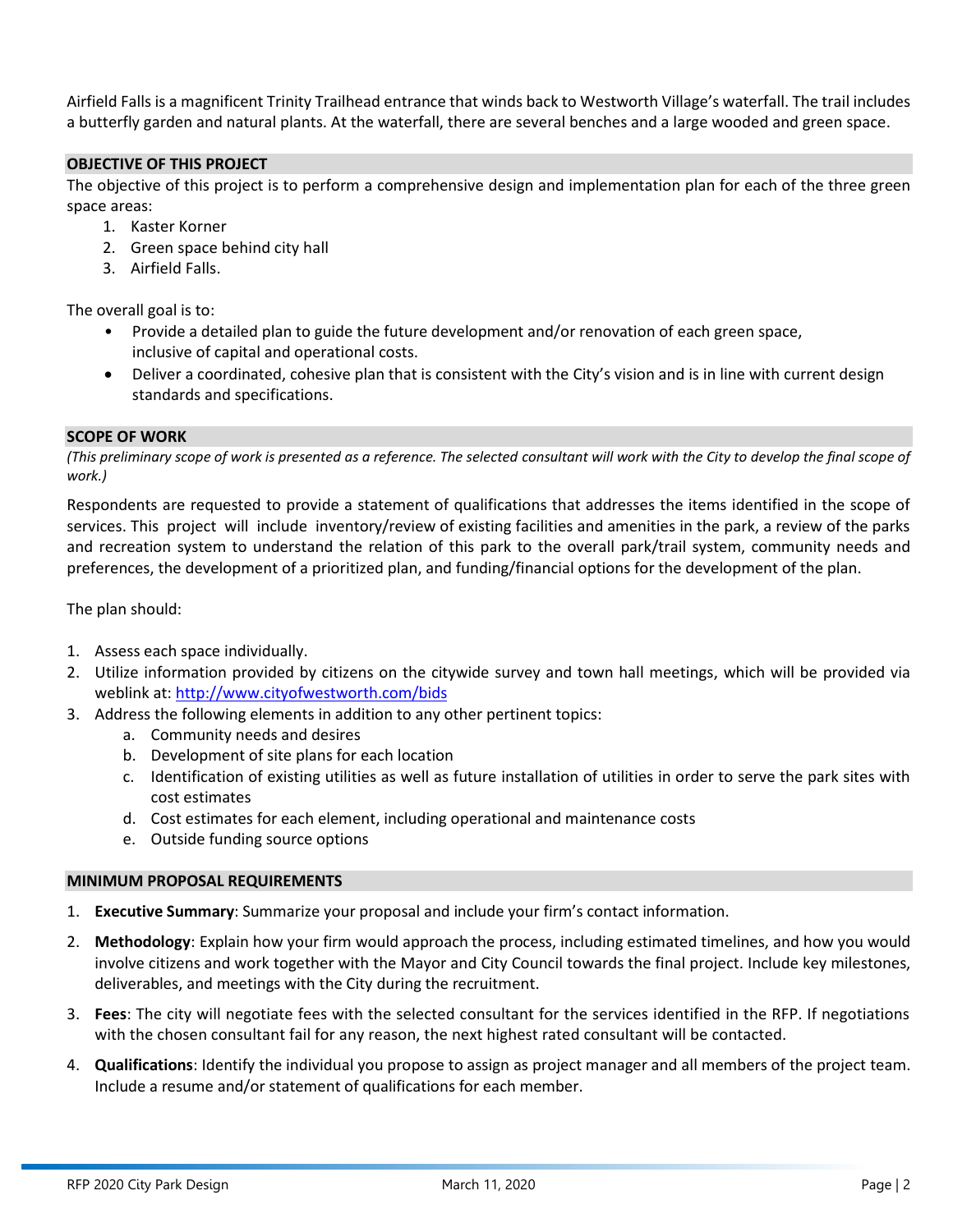- 5. **Experience**: Please provide specific examples of a minimum of 3 recent parks/recreation area projects, preferably in cities of similar size as Westworth Village. Include jurisdiction contact information and the total cost (i.e. fees plus all other billables or reimbursable expenses) of each project.
- 6. **References**: Include a list of references, with contact information, of at least 4 clients who can verify your ability to provide the scope of services requested. References from Mayors in cities of similar size who have recently completed similar projects are strongly preferred.
- 7. **Learned Project Improvements/Errors:** Include a list of projects that once implemented contained either a hazard or created an opportunity for future project improvement. List the location of the project and a contact for each. (Examples: wrong base materials used, incorrect drainage, unforeseen site hazard)
- 8. **Contract Sample**: Please include an example of your standard contract/agreement.
- 9. **Guarantees:** Please include an explanation of any guarantees.

The proposal should not exceed 30 pages (15 double-sided sheets of paper). The front cover, back cover, and work and contract samples may be in addition to the 30-page limit. All costs for developing proposals in response to this RFP are the obligation of the firm/consultant and are not chargeable to the City.

**Interviews:** After the written proposals are received and initially evaluated, the City may require one or more of the respondents to provide an oral presentation as a supplement to their response. Any respondents required to interview should be prepared to discuss and substantiate any area of their proposal. The city is under no obligation to grant interviews to any respondent receiving a copy of this RFP and/or submitting a written response.

## **SELECTION CRITERIA**

Proposals will be evaluated based on the following criteria:

| <b>Evaluation Criteria</b>                                                                                                      | Weight |
|---------------------------------------------------------------------------------------------------------------------------------|--------|
| Staff expertise and overall qualifications of personnel assigned to the work.                                                   | 15     |
| Thoroughness and understanding of the tasks to be completed. Overall content quality<br>and responsiveness to RFP requirements. | 25     |
| References, background, and experience with similar projects.                                                                   | 30     |
| Cost                                                                                                                            | 30     |
| <b>Total</b>                                                                                                                    | 100    |

#### **SCHEDULE**

The following is an outline of the selection procedure and a *tentative* time schedule:

| <b>EVENT</b>                          | <b>DATE</b>            |
|---------------------------------------|------------------------|
| <b>Release RFP</b>                    | March 13, 2020         |
| Questions due                         | April 3, 2020          |
| Deadline for submission of proposals  | May 1, 2020 by 5:00pm  |
| Proposal evaluation complete          | June 9, 2020           |
| City interviews short-listed vendors* | Optional if needed TBD |

*\*The City reserves the right to select a firm from submitted proposals alone.*